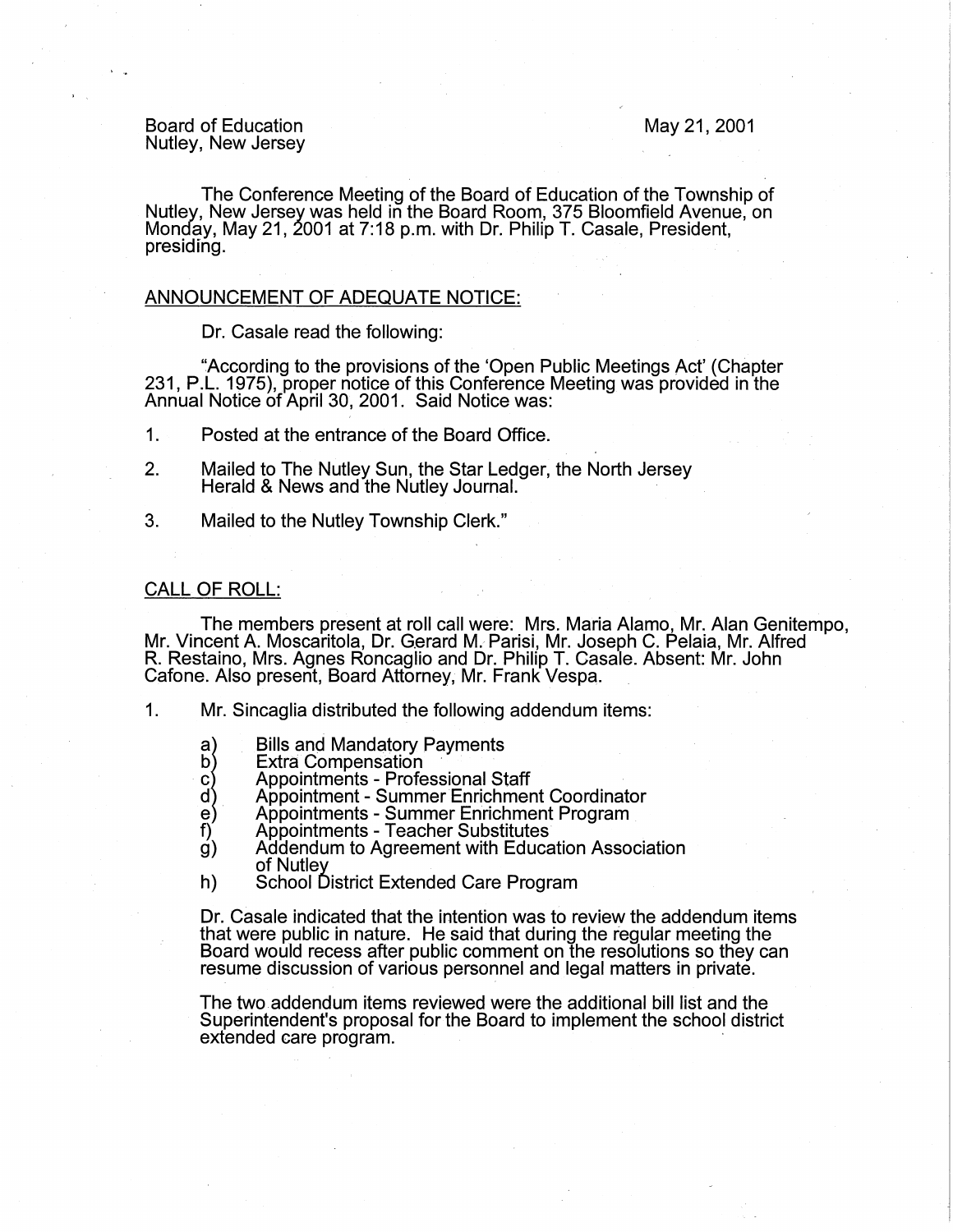After Dr. Serafino's presentation about the program there were numerous comments from Board members. .

Mrs. Roncaglio felt that we would be able to run a better program than the Township did now. -

Mr. Frank Vespa, Board Attorney, said that the employees in the extended day program would not come under the EAN agreement.

Dr. Parisi said we would be going head-to-head with the town program if we take this on.

Mr. Genitempo wanted to know what grades would be involved.

Dr. Serafino indicated that it would be for Grades K-6 but they would like to look at Grades 7-8 as well.

Mr. Pelaia said he liked the idea of a "seamless" approach to handling children and was happy to hear about the possibility of something at Franklin School. ·

Mr. Restaino questioned if a complete plan is in place. He said he was concerned that everything be in place i.e., salary, job descriptions, etc.

Dr. Parisi noted that the plan sounded good but felt additional enrichment might not be what everyone wants. He also wanted to know the salary for the Director of the program if the salary was predicated on the number of people that sign up.

Dr. Serafino noted that we have information on the town's program at each school and we have a good idea of the number of participants.

Mrs. Roncaglio said she felt the parents would not care who ran the program.

Mr. Pelaia felt that if there were two programs the parents will have choices and he hopes both programs will flourish .

. Mr. Moscaritola cited the fact that the District wanted to move to full-time kindergarten and thinks this will move us in that direction. He also felt we could work out any details.

Mr. Genitempo wanted to know if we had approached the town with this idea.

Dr. Serafino said she had not, but will, if the Board approves it.

Dr. Casale noted that the proposed resolution does not state exactly when the Board would commence such a program.

Mr. Pelaia wanted to know if we would have more information by June.

Dr. Serafino said that she would.